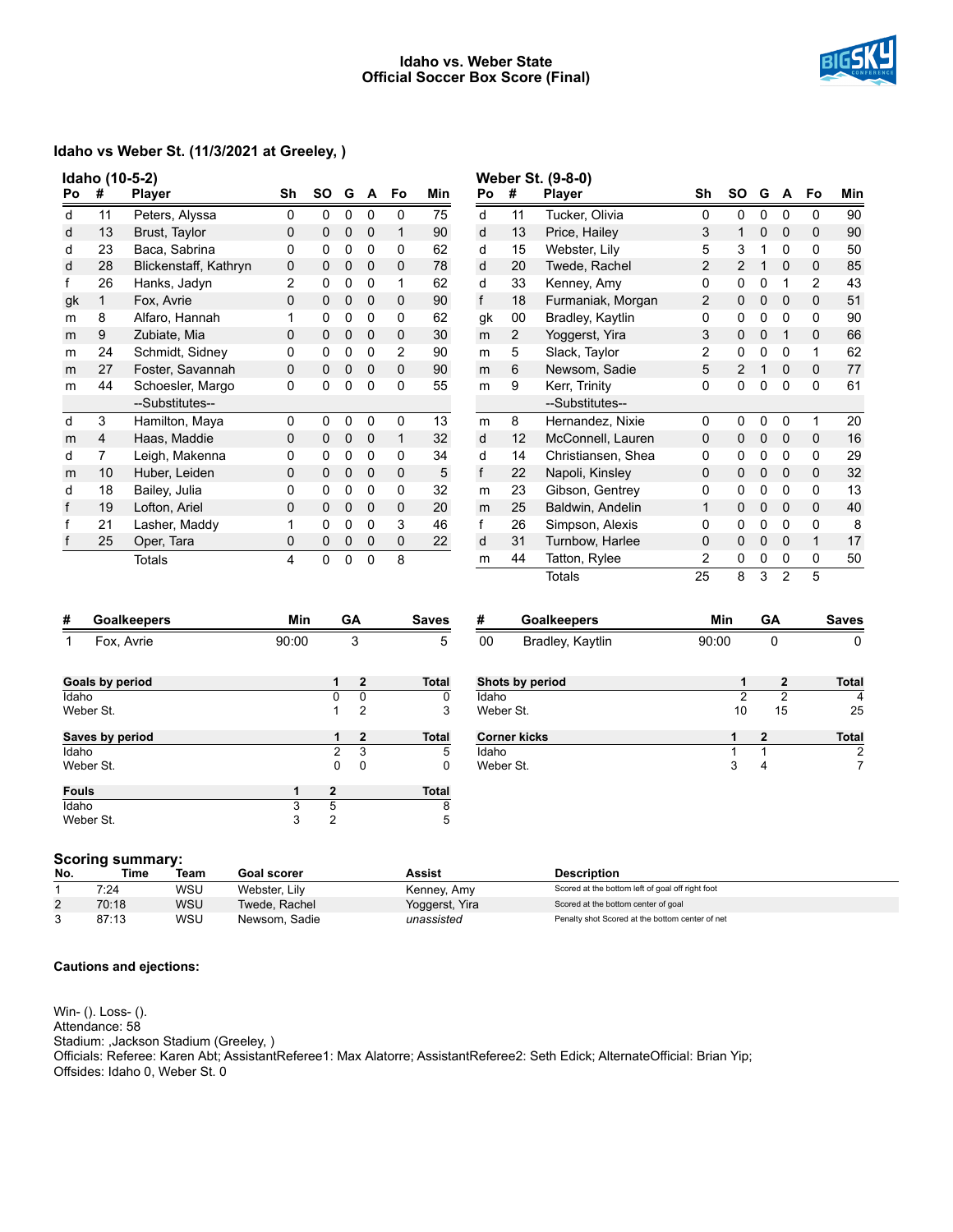## **Idaho vs. Weber State Play-by-Play Summary (Period 1)**



# **Idaho vs Weber St. (11/3/2021 at Greeley, )**

| Time  | Play                                                                                               |
|-------|----------------------------------------------------------------------------------------------------|
| 00:00 | Fox, Avrie at goalie for Idaho.                                                                    |
| 00:00 | Bradley, Kaytlin at goalie for Weber St                                                            |
| 1:33  | Corner kick by Weber St. [1:33].                                                                   |
| 3:22  | Shot by Weber St. Twede, Rachel, bottom center of net, save by Fox, Avrie.                         |
| 3:30  | Shot by Weber St. Newsom, Sadie, blocked.                                                          |
| 5:25  | Shot by Weber St. Webster, Lily, off target.                                                       |
| 5:35  | Goal kick by Idaho Fox, Avrie.                                                                     |
| 6:50  | Goal kick by Idaho Fox, Avrie.                                                                     |
| 7:24  | GOAL scored by Weber St. Webster, Lily, bottom left of goal off right foot; Assist by Kenney, Amy. |
| 9:08  | Shot by Idaho Alfaro, Hannah, off target.                                                          |
| 9:20  | Goal kick by Weber St. Bradley, Kaytlin.                                                           |
| 10:23 | Shot by Weber St. Yoggerst, Yira, off target.                                                      |
| 10:31 | Goal kick by Idaho Fox, Avrie.                                                                     |
| 12:01 | Goal kick by Idaho Fox, Avrie.                                                                     |
| 13:31 | Foul on Weber St. Kenney, Amy; free kick awarded to Idaho Schmidt, Sidney.                         |
| 14:42 | Goal kick by Weber St. Bradley, Kaytlin.                                                           |
| 15:35 | Corner kick by Weber St. [15:35].                                                                  |
| 16:10 | Shot by Weber St. Newsom, Sadie, off target.                                                       |
| 16:22 | Goal kick by Idaho Fox, Avrie.                                                                     |
| 19:00 | Foul on Weber St. Kenney, Amy; free kick awarded to Idaho Schmidt, Sidney.                         |
| 20:05 | Foul on Idaho Hanks, Jadyn; free kick awarded to Weber St. Slack, Taylor.                          |
| 20:54 | Goal kick by Idaho Fox, Avrie.                                                                     |
| 21:04 | Idaho substitution: Lofton, Ariel for Zubiate, Mia.                                                |
| 22:25 | Shot by Weber St. Yoggerst, Yira, off target.                                                      |
| 22:36 | Goal kick by Idaho Fox, Avrie.                                                                     |
| 22:45 | Idaho substitution: Lasher, Maddy for Hanks, Jadyn.                                                |
| 23:58 | Corner kick by Weber St. [23:58].                                                                  |
| 24:28 | Shot by Weber St. Price, Hailey, off target.                                                       |
| 24:40 | Goal kick by Idaho Fox, Avrie.                                                                     |
| 24:48 | Idaho substitution: Leigh, Makenna for Baca, Sabrina.                                              |
| 25:04 | Foul on Idaho Lasher, Maddy; free kick awarded to Weber St. Kerr, Trinity.                         |
| 25:35 | Weber St. substitution: Napoli, Kinsley for Furmaniak, Morgan.                                     |
| 27:32 | Weber St. substitution: Turnbow, Harlee for Kenney, Amy.                                           |
| 27:32 | Idaho substitution: Oper, Tara for Alfaro, Hannah.                                                 |
| 27:54 | Goal kick by Weber St. Bradley, Kaytlin.                                                           |
| 28:05 | Weber St. substitution: Baldwin, Andelin for Webster, Lily.                                        |
| 30:27 | Goal kick by Idaho Fox, Avrie.                                                                     |
| 30:45 | Weber St. substitution: Christiansen, Shea for Kerr, Trinity.                                      |
| 30:45 | Idaho substitution: Bailey, Julia for Schoesler, Margo.                                            |
| 32:34 | Corner kick by Idaho [32:34].                                                                      |
| 33:17 | Shot by Idaho Lasher, Maddy, blocked.                                                              |
| 35:43 | Idaho substitution: Haas, Maddie for Lofton, Ariel.                                                |
| 36:26 | Goal kick by Weber St. Bradley, Kaytlin.                                                           |
| 36:36 | Weber St. substitution: Simpson, Alexis for Yoggerst, Yira.                                        |
| 37:40 | Foul on Weber St. Turnbow, Harlee; free kick awarded to Idaho Haas, Maddie.                        |
| 39:06 | Goal kick by Idaho Fox, Avrie.                                                                     |
| 39:44 | Weber St. substitution: McConnell, Lauren for Slack, Taylor.                                       |
| 39:44 | Weber St. substitution: Tatton, Rylee for Twede, Rachel.                                           |
| 39:44 | Idaho substitution: Huber, Leiden for Lasher, Maddy.                                               |
| 40:13 | Shot by Weber St. Newsom, Sadie, bottom center of net, save by Fox, Avrie.                         |
| 41:13 | Foul on Idaho Haas, Maddie; free kick awarded to Weber St. Christiansen, Shea.                     |
| 42:05 | Goal kick by Idaho Fox, Avrie.                                                                     |
| 43:35 | Shot by Weber St. Tatton, Rylee, off target.                                                       |
| 44:27 | Goal kick by Idaho Fox, Avrie.                                                                     |
| 44:36 | Idaho substitution: Reyes, Rebekah for Leigh, Makenna.                                             |
| 45:00 | End of period [45:00].                                                                             |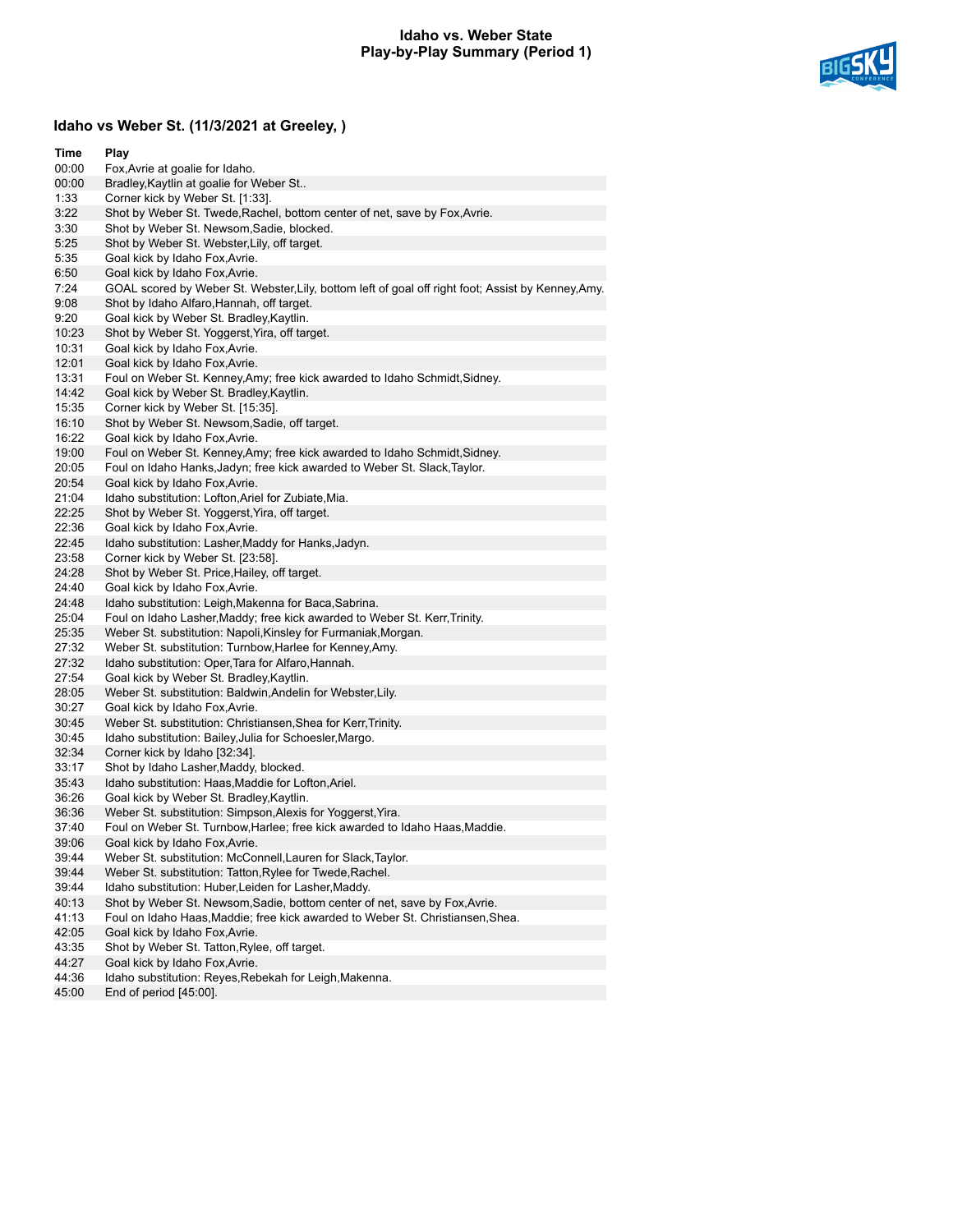## **Idaho vs. Weber State Play-by-Play Summary (Period 2)**



# **Idaho vs Weber St. (11/3/2021 at Greeley, )**

| Time           | Play                                                                                                                                                                                                |
|----------------|-----------------------------------------------------------------------------------------------------------------------------------------------------------------------------------------------------|
| 45:00          | Weber St. substitution: Yoggerst, Yira for Simpson, Alexis.                                                                                                                                         |
| 45:00          | Weber St. substitution: Slack, Taylor for McConnell, Lauren.                                                                                                                                        |
| 45:00          | Weber St. substitution: Twede, Rachel for Christiansen, Shea.                                                                                                                                       |
| 45:00          | Weber St. substitution: Webster, Lily for Baldwin, Andelin.                                                                                                                                         |
| 45:00          | Weber St. substitution: Furmaniak, Morgan for Napoli, Kinsley.                                                                                                                                      |
| 45:00          | Weber St. substitution: Kerr, Trinity for Turnbow, Harlee.                                                                                                                                          |
| 45:00          | Idaho substitution: Lasher, Maddy for Haas, Maddie.                                                                                                                                                 |
| 45:00          | Idaho substitution: Schoesler, Margo for Reyes, Rebekah.                                                                                                                                            |
| 45:00<br>45:00 | Idaho substitution: Hanks, Jadyn for Huber, Leiden.<br>Idaho substitution: Baca, Sabrina for Bailey, Julia.                                                                                         |
| 45:00          | Start of 2nd period [45:00].                                                                                                                                                                        |
| 45:00          | FOR Idaho: Fox, Avrie                                                                                                                                                                               |
|                | (GK),Peters,Alyssa,Brust,Taylor,Lasher,Maddy,Baca,Sabrina,Schmidt,Sidney,Oper,Tara,Hanks,Jadyn,Foster,Savannah,Blickenstaff,Kathryn,Schoesler,Margo                                                 |
| 45:00          | FOR Weber St.: Bradley, Kaytlin<br>(GK), Yoggerst, Yira, Slack, Taylor, Newsom, Sadie, Kerr, Trinity, Tucker, Olivia, Price, Hailey, Webster, Lily, Furmaniak, Morgan, Twede, Rachel, Tatton, Rylee |
| 46:16          | Corner kick by Weber St. [46:16].                                                                                                                                                                   |
| 46:50          | Shot by Weber St. Webster, Lily, blocked.                                                                                                                                                           |
| 48:07          | Shot by Weber St. Webster, Lily, bottom right of net, save by Fox, Avrie.                                                                                                                           |
| 48:31          | Shot by Weber St. Newsom, Sadie, blocked.                                                                                                                                                           |
| 48:42          | Corner kick by Weber St. [48:42].                                                                                                                                                                   |
| 48:59          | Shot by Weber St. Price, Hailey, bottom center of net, save by Fox, Avrie.                                                                                                                          |
| 49:12          | Shot by Weber St. Slack, Taylor, blocked.                                                                                                                                                           |
| 49:18          | Shot by Weber St. Furmaniak, Morgan, off target.                                                                                                                                                    |
| 49:39          | Idaho substitution: Alfaro, Hannah for Oper, Tara.                                                                                                                                                  |
| 50:14          | Goal kick by Weber St. Bradley, Kaytlin.                                                                                                                                                            |
| 51:02          | Foul on Idaho Lasher, Maddy; free kick awarded to Weber St. Price, Hailey.                                                                                                                          |
| 53:37          | Goal kick by Weber St. Bradley, Kaytlin.                                                                                                                                                            |
| 54:23          | Foul on Idaho Brust, Taylor; free kick awarded to Weber St. Furmaniak, Morgan.<br>Shot by Weber St. Price, Hailey, off target.                                                                      |
| 54:59<br>56:04 | Goal kick by Idaho Fox, Avrie.                                                                                                                                                                      |
| 57:09          | Goal kick by Idaho Fox, Avrie.                                                                                                                                                                      |
| 57:47          | Idaho substitution: Bailey, Julia for Schoesler, Margo.                                                                                                                                             |
| 58:51          | Shot by Weber St. Yoggerst, Yira, off target.                                                                                                                                                       |
| 58:59          | Goal kick by Idaho Fox, Avrie.                                                                                                                                                                      |
| 63:22          | Foul on Weber St. Slack, Taylor; free kick awarded to Idaho Baca, Sabrina.                                                                                                                          |
| 66:02          | Shot by Weber St. Webster, Lily, bottom center of net, save by Fox, Avrie.                                                                                                                          |
| 66:09          | Shot by Weber St. Slack, Taylor, blocked.                                                                                                                                                           |
| 66:52          | Weber St. substitution: Baldwin, Andelin for Slack, Taylor.                                                                                                                                         |
| 66:52          | Weber St. substitution: Hernandez, Nixie for Webster, Lily.                                                                                                                                         |
| 66:52          | Weber St. substitution: Napoli, Kinsley for Furmaniak, Morgan.                                                                                                                                      |
| 66:52          | Idaho substitution: Haas, Maddie for Lasher, Maddy.                                                                                                                                                 |
| 66:52          | Idaho substitution: Hamilton, Maya for Peters, Alyssa.                                                                                                                                              |
| 67:10          | Goal kick by Idaho Fox, Avrie.                                                                                                                                                                      |
| 67:19<br>68:17 | Weber St. substitution: Gibson, Gentrey for Newsom, Sadie.<br>Shot by Idaho Hanks, Jadyn, blocked.                                                                                                  |
| 69:07          | Foul on Idaho Schmidt, Sidney; free kick awarded to Weber St. Baldwin, Andelin.                                                                                                                     |
| 69:33          | Corner kick by Weber St. [69:33].                                                                                                                                                                   |
| 70:18          | GOAL scored by Weber St. Twede, Rachel, bottom center of goal; Assist by Yoggerst, Yira.                                                                                                            |
| 70:18          | Idaho substitution: Lofton, Ariel for Hanks, Jadyn.                                                                                                                                                 |
| 70:06          | Corner kick by Idaho [70:06].                                                                                                                                                                       |
| 70:06          | Goal kick by Weber St. Bradley, Kaytlin.                                                                                                                                                            |
| 74:05          | Weber St. substitution: Kenney, Amy for Yoggerst, Yira.                                                                                                                                             |
| 75:36          | Weber St. substitution: Christiansen, Shea for Kerr, Trinity.                                                                                                                                       |
| 75:36          | Idaho substitution: Schoesler, Margo for Bailey, Julia.                                                                                                                                             |
| 75:36          | Idaho substitution: Hanks, Jadyn for Lofton, Ariel.                                                                                                                                                 |
| 75:36          | Idaho substitution: Leigh, Makenna for Blickenstaff, Kathryn.                                                                                                                                       |
| 79:24          | Weber St. substitution: McConnell, Lauren for Napoli, Kinsley.                                                                                                                                      |
| 79:24          | Idaho substitution: Lasher, Maddy for Hamilton, Maya.                                                                                                                                               |
| 79:24<br>80:01 | Idaho substitution: Peters, Alyssa for Baca, Sabrina.<br>Foul on Weber St. Hernandez, Nixie; free kick awarded to Idaho Foster, Savannah.                                                           |
| 80:48          | Weber St. substitution: Newsom, Sadie for Gibson, Gentrey.                                                                                                                                          |
| 80:48          | Idaho substitution: Zubiate, Mia for Alfaro, Hannah.                                                                                                                                                |
| 81:06          | Foul on Idaho Lasher, Maddy; free kick awarded to Weber St. Twede, Rachel.                                                                                                                          |
| 82:44          | Shot by Idaho Hanks, Jadyn, blocked.                                                                                                                                                                |
| 83:20          | Shot by Weber St. Baldwin, Andelin, blocked.                                                                                                                                                        |
| 86:23          | Weber St. substitution: Furmaniak, Morgan for Hernandez, Nixie.                                                                                                                                     |
| 86:23          | Idaho substitution: Alfaro, Hannah for Lasher, Maddy.                                                                                                                                               |
| 86:40          | Corner kick by Weber St. [86:40].                                                                                                                                                                   |

87:13 Foul on Idaho Schmidt,Sidney.